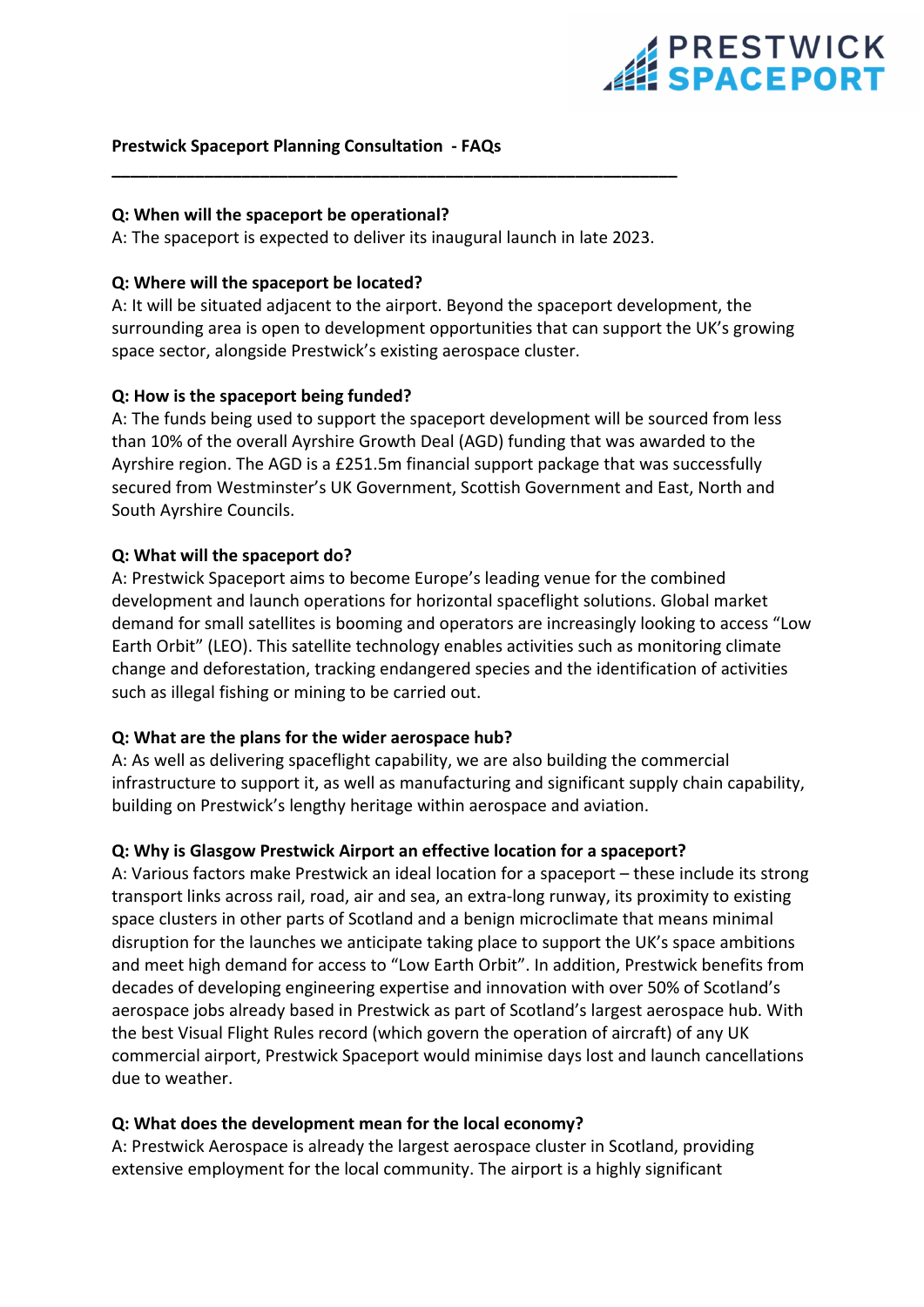# **SPACEPORT**

infrastructure asset that, together with companies such as BAE Systems, GE Caledonian, Spirit AeroSystems and Collins Aerospace and Woodward, NATS, helps to sustain thousands of aviation and aerospace jobs in the west of Scotland. It's the heart of Scotland's aerospace industry, with over 50% of the country's aerospace workforce employed at Prestwick. The spaceport's operations will see Prestwick become a globally recognised centre of excellence for the UK space industry, supporting space related businesses both large and small, a development which clearly has significant benefits for the local and national economy.

## **Q: How will this development support job creation and skills development?**

A: The spaceport and space hub supply chain will play an important role in creating up to 4,000 new jobs for the UK space sector's supply chain and will help nurture and develop the STEM (Science, Technology, Engineering and Mathematics) and non‐technical skills needed to keep Scotland at the forefront of what is a globally growing industry for years to come. We are already working closely with organisations such as Skills Development Scotland and plan to hold discussions with local colleges and universities on what courses are already available or could be developed that would offer a suitable path to a career in the local space industry.

## **Q: What kind of jobs could be created?**

A: The Spaceport development is expected to act as a flagship hub, bringing further space and aerospace businesses to Prestwick to create high skilled employment opportunities for the local community, as well as apprenticeship schemes for young people to access a career in STEM (Science, Technology, Engineering and Mathematics).

However, there will also be opportunities throughout the wider space supply chain to support the new activity, both technical and non-technical. For example, there is expected to be a requirement for transport and logistics support, business development, sales, marketing, recruitment, facilities management, catering and much more.

Building on the growing network of companies and pool of talent which already exists in the area, the spaceport will act as a catalyst for economic growth around the cluster to support the growing Scottish and UK space sector.

## **Q: What role do spaceports play in environmental protection and sustainability?**

A: The key benefit of this horizontal 'air launch' system is that it will enable the launch of satellites, many of which will be used to monitor climate change and protect the environment. Ultimately launch is the enabling part of an exciting wider story, with a huge demand for satellite data to support the environment, the economy and society in general. Satellite data can be used to measure natural assets, monitor weather conditions, respond efficiently to natural disasters, verify environmental social governance data from private corporations, improve land management, monitor endangered species, protect infrastructure, track food supply chains, safeguard our marine environments and much more.

Prestwick Spaceport is a member of the Scottish Space Leadership Council (Space Scotland) and UK Spaceports Alliance (which includes other developing launch sites throughout the UK), which are currently facilitating discussions around how launch can be more sustainable and how spaceports, too, can play an important role in the wider drive towards Net Zero. Space Scotland delivered an initiative last year with support from the European Space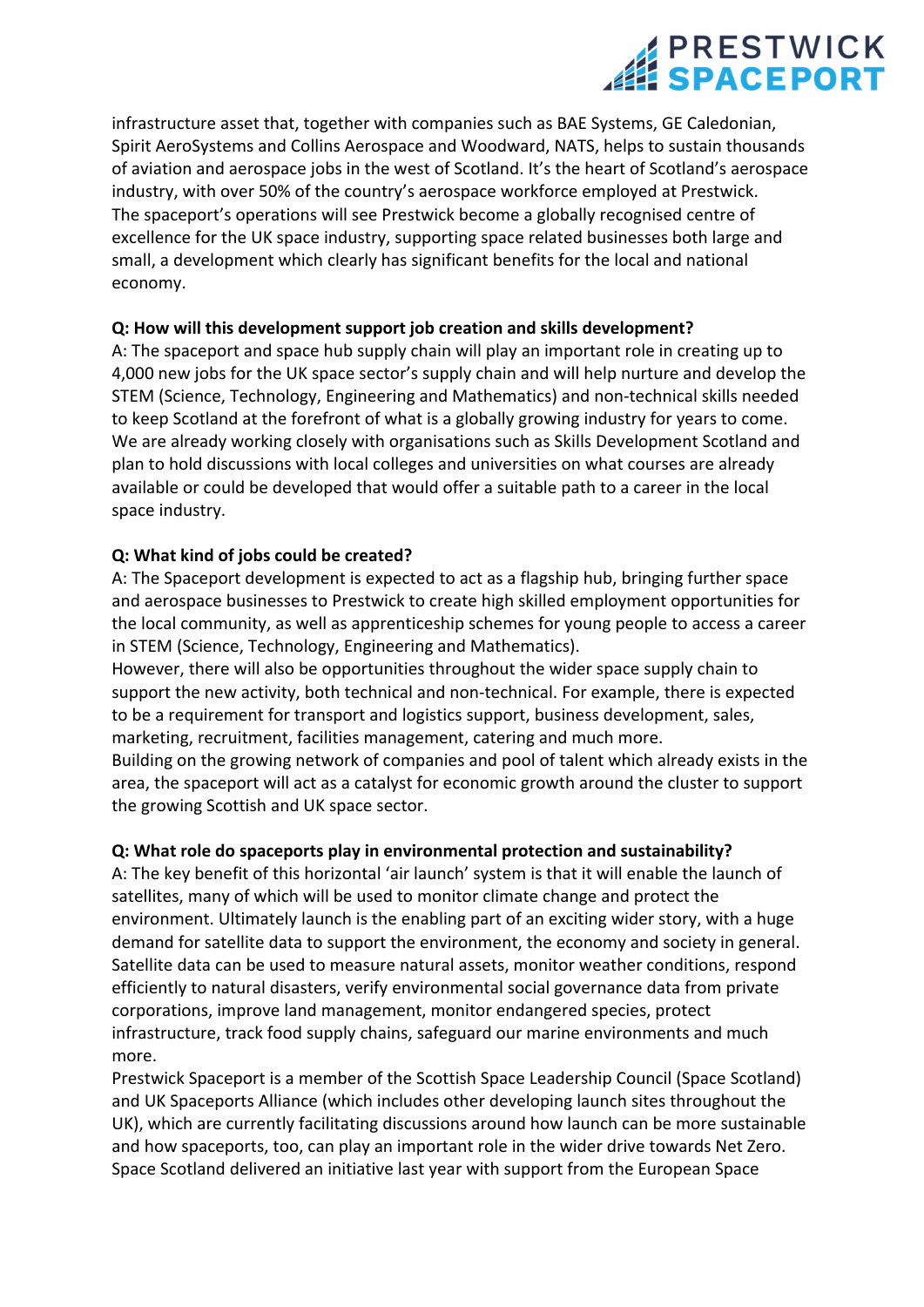## **EXPRESTWICK**

Agency and involvement of First Minister Nicola Sturgeon focused on highlighting the need for a sustainable space sector and there is currently work underway to create a Sustainability and Net Zero Roadmap for space looking at the full value chain, satellite manufacture and launch through to downstream data services.

With the existence of an already established local space supply chain around Prestwick and Ayrshire, the carbon footprint caused by transport and logistics for space activity will be minimised, thus also reducing the impact on the environment.

### **Q: What kind of space services will be offered?**

A: Prestwick Spaceport will offer small satellite launch and the surrounding site will offer a number of services beyond launch, including opportunities for the design, development and manufacture of spacecraft and launch vehicles, as well as educational outreach and wider services to support innovation. The site is an ideal location for the development and operation of horizontal space launch systems with safe flight paths, a favourable climate and fantastic connectivity to major cities and space hubs. The infrastructure for such systems is largely already in place. The existing infrastructure around Prestwick Spaceport will provide immediate technical and engineering support to launch provider operations.

### **Q: What is horizontal 'air launch'?**

Horizontal launch technology works by employing a carrier aircraft which takes off from a runway carrying a small launch vehicle. Once the plane is airborne and attains altitude and distance range out over the sea and above the weather, the launch vehicle releases and carries the satellites into space while the aircraft returns.

#### **Q: How many launches would take place in a typical year?**

A: The number of launches will depend on market demand. Prestwick Spaceport's Environmental Impact Assessment Screening Report assumed 12 launches a year and we would anticipate one flight per month in the initial phase of operations.

#### **Q: Are there any implications for Prestwick Airport passengers?**

A: The carrier aircraft containing the launch vehicle takes off as a conventional aircraft similar to the types of operations already conducted at Prestwick. The operations of the spaceport will be carefully coordinated with the day to day commercial operations of the airport

#### **Q: What does the Astraius launch partnership mean for the spaceport?**

A: The Astraius horizontal air launch solution builds upon a previously demonstrated launch system. Partnering with the leading UK based horizontal launch provider will enable us to position Prestwick Spaceport as the premier European launch venue for responsive and affordable access to space for small satellite launch, bringing significant benefits via supply chain opportunities, employment and far more beyond launch.

#### **Q: What size are the rockets being launched?**

A: Astraius's horizontal launch technology is suitable for small to medium‐sized satellites. Many of the satellite systems which operators will be deploying are no bigger than a shoebox in size. The launch vehicles are known as "small launchers'' and are around 20‐30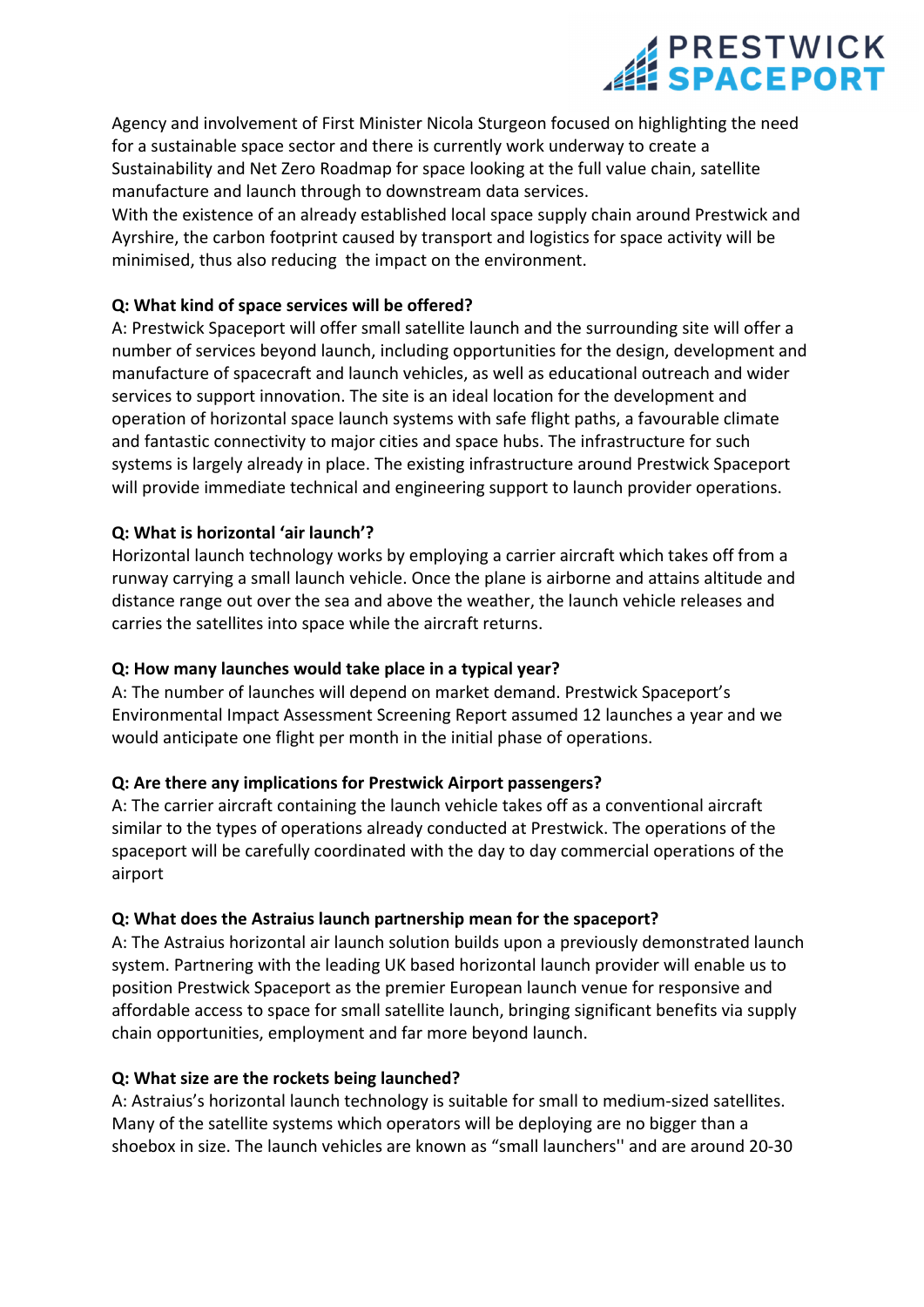## **SPACEPORT**

metres in size, far smaller than the large NASA and SpaceX rockets that carry people or large satellites into space.

### **Q: Where can members of the public watch the aircraft being loaded or launches taking place?**

This information will be divulged at a later date, but generally as the launch itself will not occur anywhere near Prestwick but at high altitude and a long way from land, the only part of the launch process that will be visible will be the C‐17 aircraft taking off. C‐17 aircraft have been safely taking off and landing at Prestwick for more than 20 years.

### **Q: What do satellites enable and how do they support life on Earth?**

A: Smallsats will enable a variety of scientific research including detecting climate change and pollution, monitoring the marine environment, detecting distant asteroids, and carrying out missions such as inspecting larger satellites and removing them from orbit to reduce space debris, as well as being able to gather in-orbit data from a wider variety of points than a single satellite.

### **Q: What are cubesats and smallsats?**

A: 'Smallsats', 'cubesats' and 'pocket cubes' are small satellites which have revolutionised the size of infrastructure and launch transportation needed to send payloads into orbit, enabling the launch vehicles themselves to be smaller than previously. As their names suggest, they use miniaturised technology, with cubesats ranging from sizes smaller than a shoe box to the size of a toaster or a microwave oven. Aside from advantages around size, small satellites also allow for shorter development times and tend to include state-of-theart technology which can then be used to advance scientific research capabilities. Compared to larger satellites, more Smallsats can be fitted into a launch vehicle, and this means that they have a more distributed risk (if one satellite fails, the mission can still be carried out).

Incidentally, the city of Glasgow, located in close proximity to Prestwick Spaceport, designs and builds more small satellites than anywhere in the world outside of the United States.

## **Q: In the longer term, is there scope for crewed space flights from the spaceport?**

A: Prestwick Spaceport is focused on enabling the air launch of small satellites that can provide a range of services from Low Earth Orbit, including monitoring climate change, identifying illegal mining or shipping, supporting disaster relief and a range of other benefits for businesses and society in general. Although Prestwick may well be the most effective location in the UK for crewed spaceflight missions in the future, human spaceflight does not form part of this planning application and any consents required for such launches would be sought in due course if the potential for crewed launches was explored and deemed to be worthy of further consideration. The same opportunities for public engagement around such activity would be carried out if such a scenario was to transpire.

### **Q: Is there an environmental impact from fuel or other materials being jettisoned following the air launch phase that occurs far from Prestwick?**

A: The planning application will be accompanied by appropriate environmental reports to demonstrate the development's environmental impact and the full documentation will be made publicly available. Various environmental metrics will be assessed to support both the